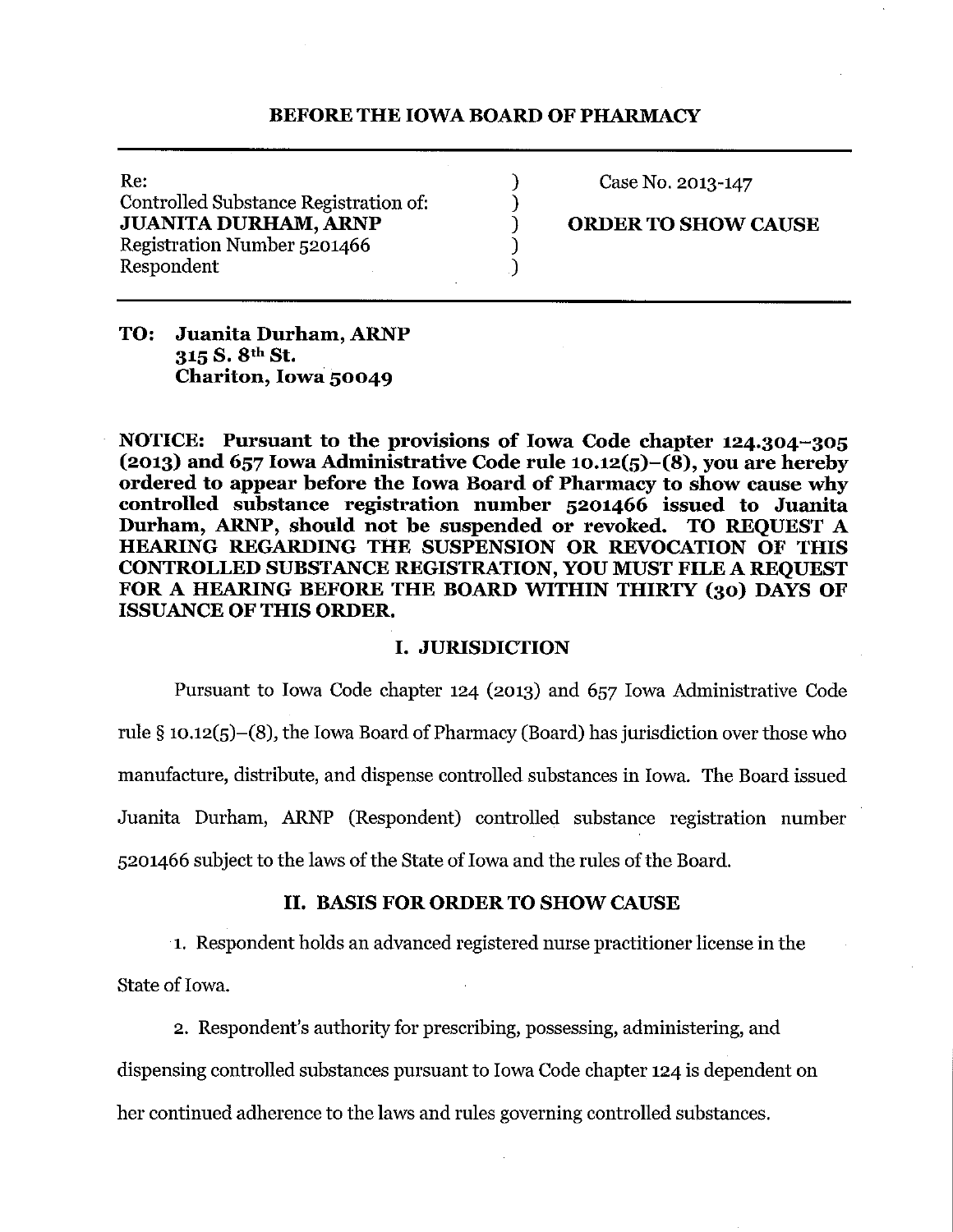3. Iowa Code section 124.304(b) and Iowa Administrative Code rule 657  $10.12(1)(b)$  gives the Board authority to suspend or revoke any registration upon finding that the registrant has had the registrant's federal registration to distribute or dispense controlled substances suspended, revoked, or restricted.

4. Iowa Code section  $124.304(d)$  and Iowa Administrative Code rule 657- $10.12(1)(d)$  gives the Board authority to suspend or revoke any registration upon finding that the registrant committed acts that would render her registration under Iowa Code section 124.303 inconsistent with the public interest.

5. Iowa Code section 124.303(1) outlines the factors for the Board to consider when determining the public interest. Amongst those factors is the need to maintain effective controls against diversion of controlled substances into other than legitimate medical, scientific, or industrial channels.

6. On July 10, 2013, Respondent entered into a Memorandum of Agreement with the Federal Drug Enforcement Administration. Under the Agreement, her registration was restricted, including requiring Respondent to have all prescriptions for controlled substances schedules II through V approved by Dr. Philip Sundquist for two years.

7. The Iowa Board of Nursing charged Respondent with several ethical violations, including unethical conduct and professional incompetency. The Board of Nursing alleged that Respondent routinely prescribed more narcotics in larger doses than other practitioners in the area, on at least two instances had a personal relationship with patients outside the workplace setting and wrote prescriptions for controlled substance to these individuals without supporting office visits or documentation, and

2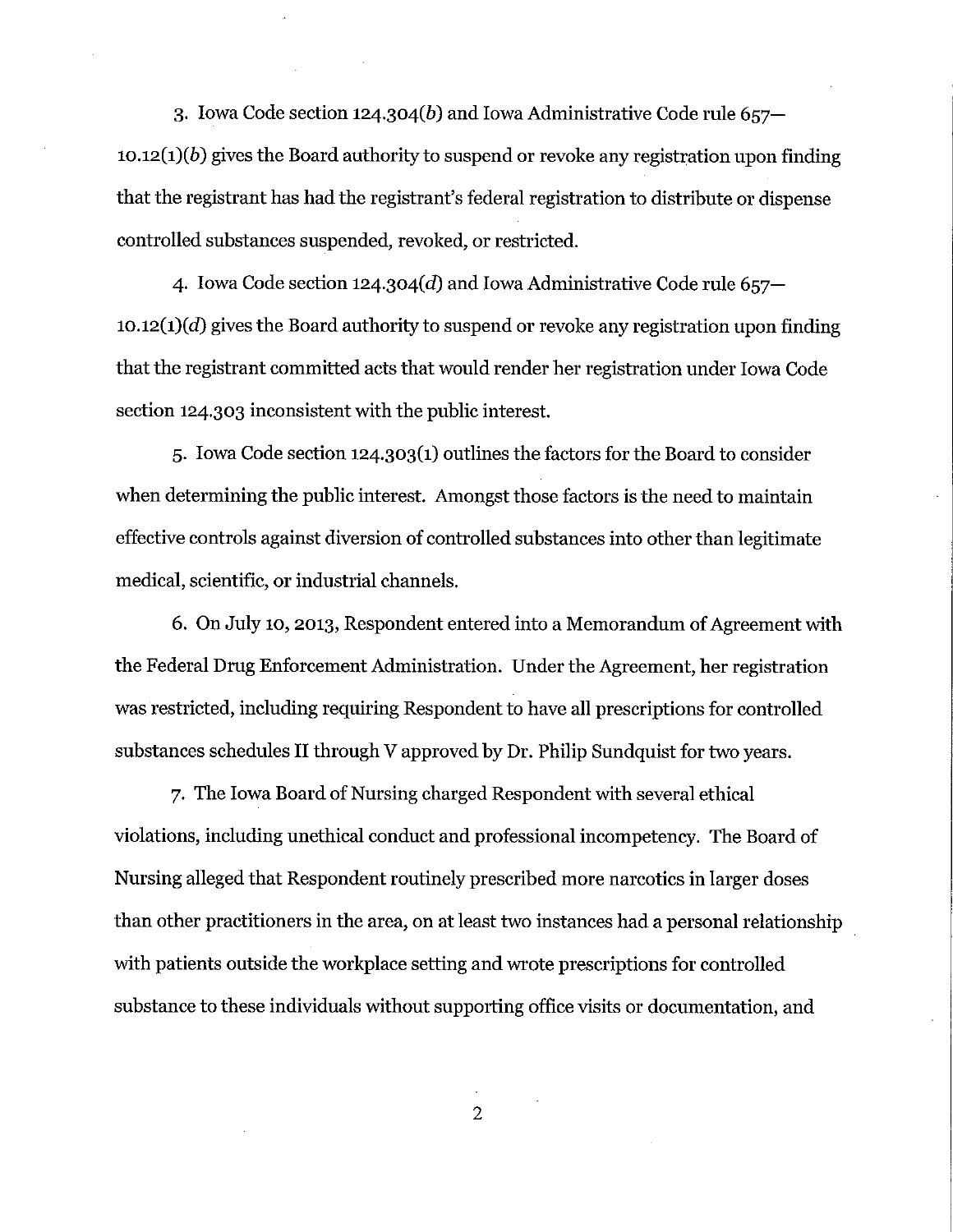was advised and counseled by more than one supervising physician to change her controlled substance prescription practices.

#### III. **ORDER**

Respondent is hereby ordered to appear before the Board and show cause why controlled substance registration number5201466 should not be suspended or revoked.

Respondent may request a hearing before the Board in response to this Order by filing that request within thirty (30) days of the date of this Order. Respondent's request for a hearing should be directed to Lloyd Jessen, Executive Director, Iowa Board of Pharmacy, 400 S.W. Eighth Street, Suite E, Des Moines, Iowa 50309-4688. The Board office telephone number is  $(515)$  281-5944. If Respondent requests a hearing, the hearing will be held at 400 S.W. Eighth Street, Suite E, Des Moines, Iowa, on the date of the next regularly scheduled meeting of the Board.

IF RESPONDENT DOES NOT REQUEST A HEARING IN THIS MATTER WITHIN THIRTY DAYS OF THE DAYE OF THIS ORDER, RESPONDENT'S CONTROLLED SUBSTANCES REGISTRATION WILL BE SUSPENDED.

IT IS SO ORDERED THIS  $2t_1$  day of *March* 

EDWARD MAIER, Chairperson Iowa Board of Pharmacy

cc: Meghan Gavin, Assistant Iowa Attorney General Drug Enforcement Administration, Des Moines, Iowa Tammy Westhoff Gentry, Attorney for Respondent

3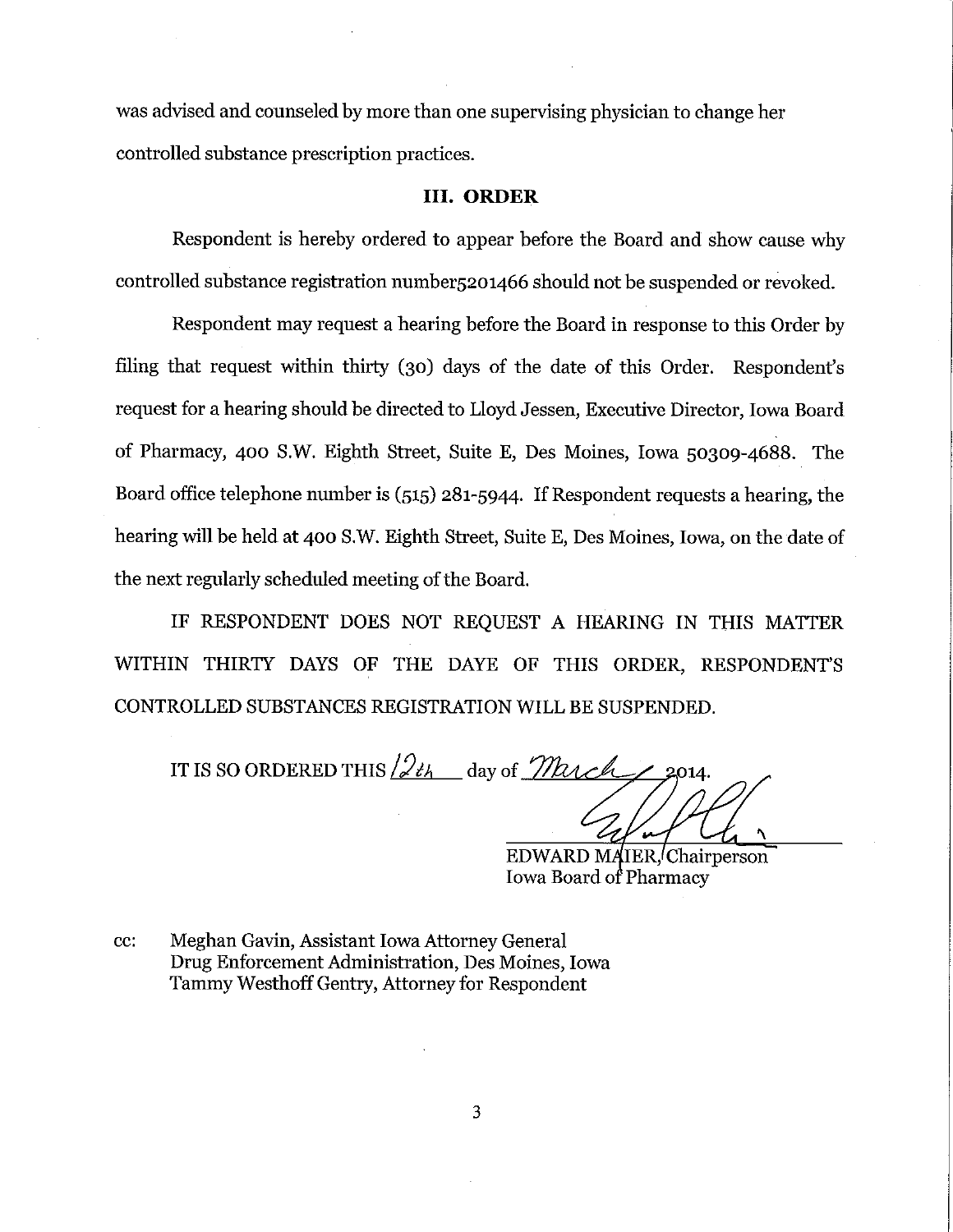#### BEFORE THE IOWA BOARD OF PHARMACY

) )

Re: the contract of the contract of the contract of the contract of the contract of the contract of the contract of the contract of the contract of the contract of the contract of the contract of the contract of the contra ControJled Substance Registration of JUANITA DURHAM, ARNP Registration No. 5201466 (and the contract of the FINAL ORDER **Respondent** 

) Case No. 2013-147

# SETTLEMENT AGREEMENT AND

COME NOW the Iowa Board of Pharmacy ("Board") and Juanita Durham, ARNP ("Respondent"), and enter into this Settlement Agreement and Final Order ("Agreement") pursuant to Iowa Code sections 17A.10(2) and 272C.3(4) (2015) to settle a licensee disciplinary proceeding currently pending before the Board.

The allegations contained in the Order to Show Cause against the Respondent shall be resolved without proceeding to hearing, as the Board and Respondent stipulate as follows:

1. Respondent holds Iowa controJled substance registration number 5201466, which is currently active.

2. The Board has jurisdiction over the parties and the subject matter of these proceedings.

3. An Order to Show Cause the Respondent's Controlled Substance Act registration was issued on August 12, 2014.

4. Respondent has chosen not to contest the charges, but acknowledges that the allegations, if proven in a contested case proceeding, would constitute grounds for the discipline agreed to in this Order.

*5.* Should Respondent violate the terms of this Settlement Agreement and Final Order, the Board may initiate action to impose other licensee discipline as authorized by Iowa Code chapters 272C and 155A (2013) and Iowa Administrative Code chapter 657-36.

6. Execution of this Settlement Agreement and Final Order constitutes the resolution of a contested case. Respondent has a right to hearing before the Board on the charges, but Respondent waives the right to hearing and all attendant rights, including the right to appeal or seek judicial review of the Board's actions, by freely and voluntarily entering into this Agreement. This Agreement shall constitute the final order of the Board in this case and shall have the force and effect of a disciplinary order entered following a contested case hearing.

7. Respondent is freely and voluntarily entering into this Agreement. Respondent further agrees that the State's counsel may present this Agreement to the Board and may have *ex parte*  communications with the Board while presenting it.